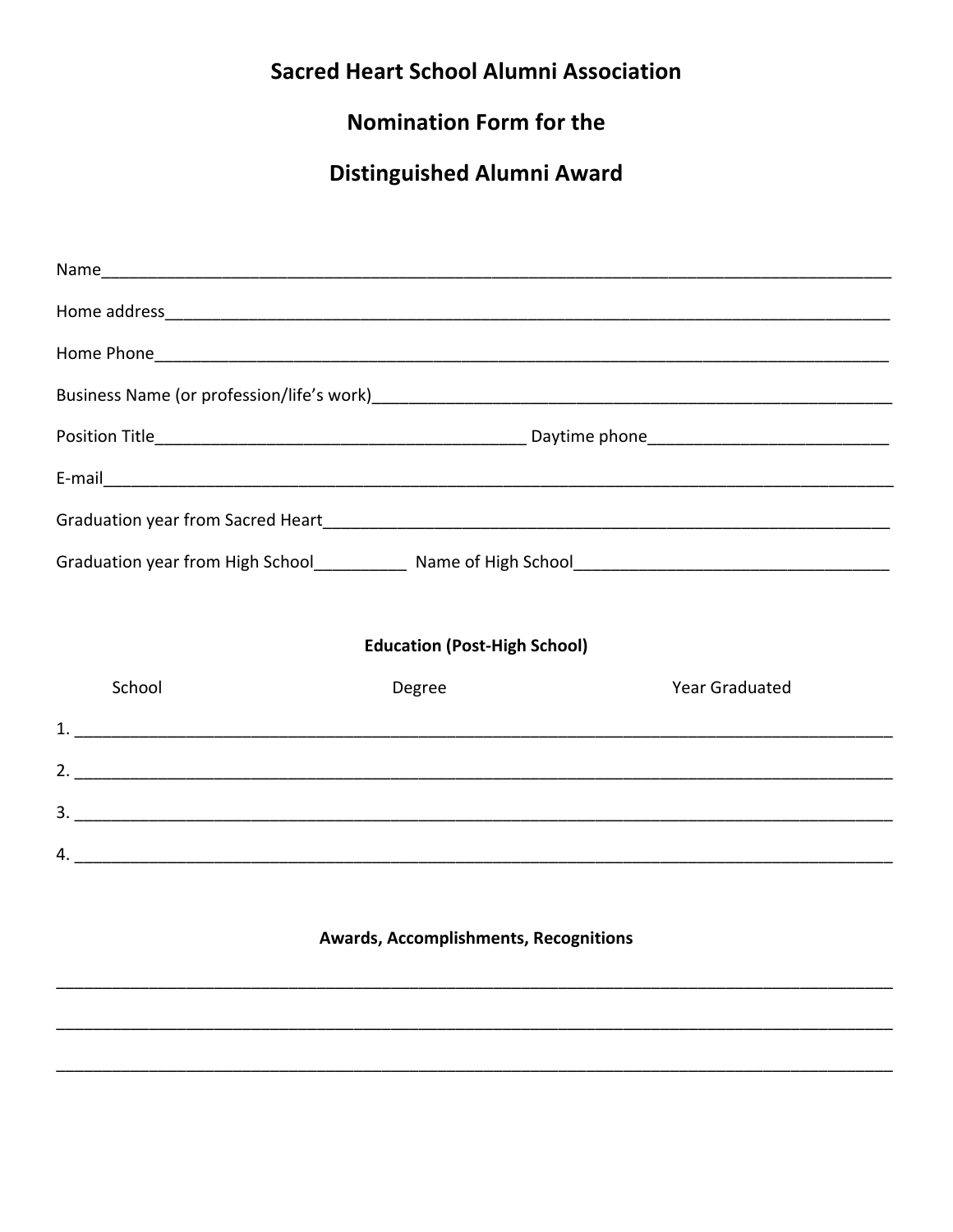\_\_\_\_\_\_\_\_\_\_\_\_\_\_\_\_\_\_\_\_\_\_\_\_\_\_\_\_\_\_\_\_\_\_\_\_\_\_\_\_\_\_\_\_\_\_\_\_\_\_\_\_\_\_\_\_\_\_\_\_\_\_\_\_\_\_\_\_\_\_\_\_\_\_\_\_\_\_\_\_\_\_\_\_\_\_\_\_\_\_

\_\_\_\_\_\_\_\_\_\_\_\_\_\_\_\_\_\_\_\_\_\_\_\_\_\_\_\_\_\_\_\_\_\_\_\_\_\_\_\_\_\_\_\_\_\_\_\_\_\_\_\_\_\_\_\_\_\_\_\_\_\_\_\_\_\_\_\_\_\_\_\_\_\_\_\_\_\_\_\_\_\_\_\_\_\_\_\_\_\_

\_\_\_\_\_\_\_\_\_\_\_\_\_\_\_\_\_\_\_\_\_\_\_\_\_\_\_\_\_\_\_\_\_\_\_\_\_\_\_\_\_\_\_\_\_\_\_\_\_\_\_\_\_\_\_\_\_\_\_\_\_\_\_\_\_\_\_\_\_\_\_\_\_\_\_\_\_\_\_\_\_\_\_\_\_\_\_\_\_\_

#### **Leadership
Positions**

\_\_\_\_\_\_\_\_\_\_\_\_\_\_\_\_\_\_\_\_\_\_\_\_\_\_\_\_\_\_\_\_\_\_\_\_\_\_\_\_\_\_\_\_\_\_\_\_\_\_\_\_\_\_\_\_\_\_\_\_\_\_\_\_\_\_\_\_\_\_\_\_\_\_\_\_\_\_\_\_\_\_\_\_\_\_\_\_\_\_

\_\_\_\_\_\_\_\_\_\_\_\_\_\_\_\_\_\_\_\_\_\_\_\_\_\_\_\_\_\_\_\_\_\_\_\_\_\_\_\_\_\_\_\_\_\_\_\_\_\_\_\_\_\_\_\_\_\_\_\_\_\_\_\_\_\_\_\_\_\_\_\_\_\_\_\_\_\_\_\_\_\_\_\_\_\_\_\_\_\_\_\_\_\_\_\_\_\_

\_\_\_\_\_\_\_\_\_\_\_\_\_\_\_\_\_\_\_\_\_\_\_\_\_\_\_\_\_\_\_\_\_\_\_\_\_\_\_\_\_\_\_\_\_\_\_\_\_\_\_\_\_\_\_\_\_\_\_\_\_\_\_\_\_\_\_\_\_\_\_\_\_\_\_\_\_\_\_\_\_\_\_\_\_\_\_\_\_\_\_\_\_\_\_\_\_\_

Please include a **personal testimonial** on why you believe this person deserves to be awarded the SHS Distinguished Alumni Award. The testimonial may be written on the next page or typed and attached.

All nominations are kept on file for two years following the year in which they are originally considered, if not selected. Nominators are encouraged to update nomination materials yearly if needed.

| Nominated by           | Relation to alumni |  |
|------------------------|--------------------|--|
| Phone number           | E-mail             |  |
| Address                |                    |  |
| Signature of nominator | Date               |  |

Please return the completed nomination form and supporting materials by March 1, 20100 to the SHS Alumni Association, Sacred Heart School, 3 E. 4<sup>th</sup> St., Pana, IL 62557

If
you
have
any
questions
please
call
Denise
Dameris
at
217‐562‐3476

This information is requested to select individuals for recognition. No persons outside the school are routinely provided this information. Excerpts from nomination and supporting letters may be used for publicity, in the printed program for award winners, and the SHS school website.